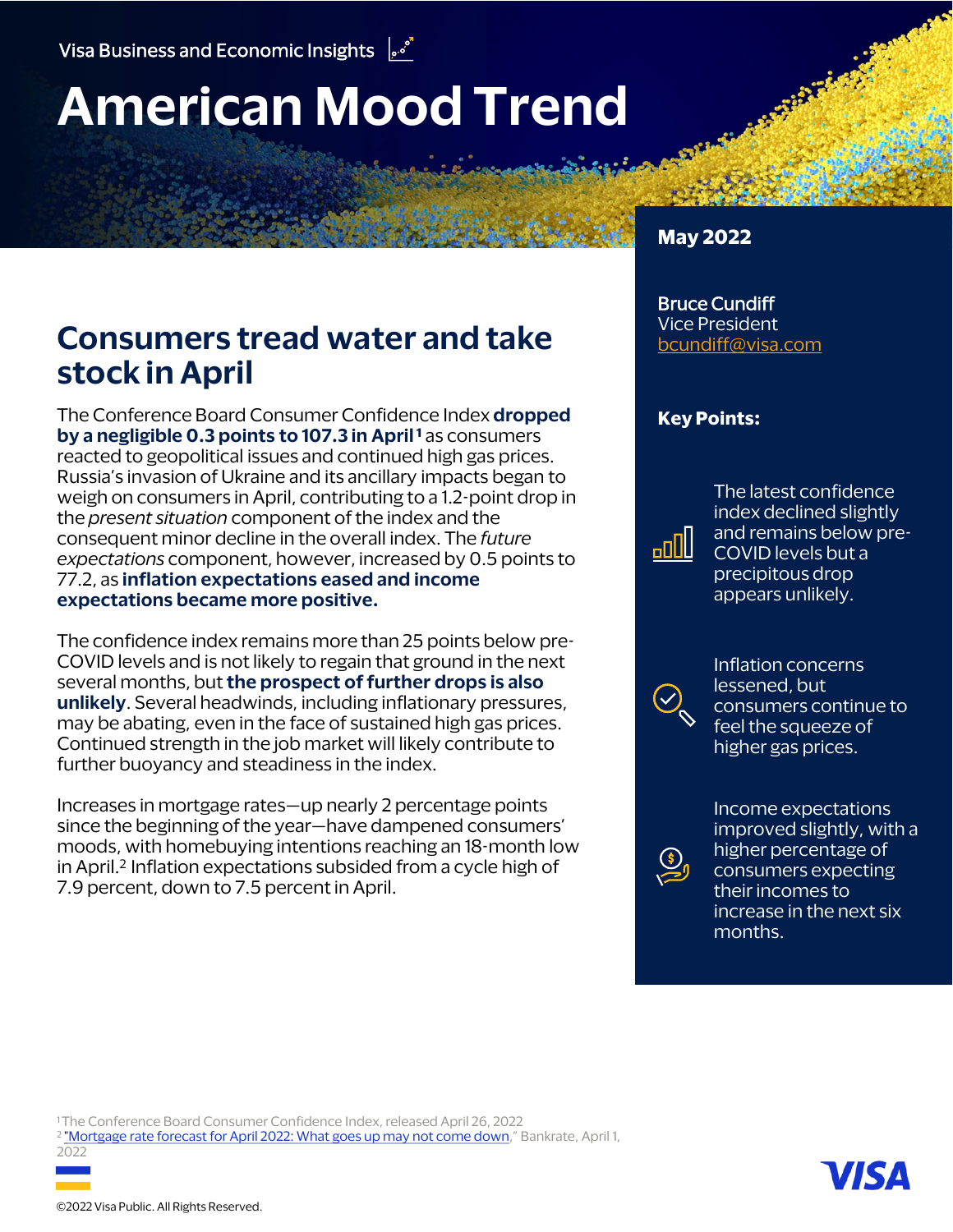

Consumers' assessment of the economic situation held steady in April. The decline in the index was precipitated by a slight drop in the *present situation* component and offset by a marginal increase in *future expectations*—both of which were within the margins of error. Inflation concerns—coming off a 50-year high—decreased to 7.5 percent but remained elevated.

The present situation reading helped move the needle positively for the overall index in March with a 10-point increase, but caused a drop in April with the 1.2-point pullback. Uncertainty in future labor market and business conditions is likely to impact each component moving forward.

Consumer assessment of the present labor market remained strong. More than 50 percent of consumers indicated that jobs were "plentiful;" however, those stating jobs were "hard to get" increased to above 10 percent for the first time in months. The differential between the two remained close to its all-time high.

\*Survey interviews conducted through April 19, 2022

Consumers are also "treading water" with respect to future business conditions. The differential between those who expect them to improve and those who expect them to worsen remained negative—albeit slightly less negative—in April. Inflation, supply chain issues and global turmoil likely continued to influence consumers' views.

Consumer expectations for future labor market conditions moved slightly more negative, but the current robust job market continues to hold major negativity in check. Those who expected more jobs in six months minus those who expected fewer came in at -1.5, down from -0.4 in March. A slightly higher percentage expected fewer jobs to be available in the next six months.

The decrease in the overall index shows that consumer views on the economy remain fragile and are especially sensitive to rising interest rates, the ongoing invasion of Ukraine, and continued price increases in staple goods.



Sources: Visa Business and Economic Insights; Conference Board, Consumer Confidence Index, released April 26, 2022

<sup>©2022</sup> Visa Public. All Rights Reserved.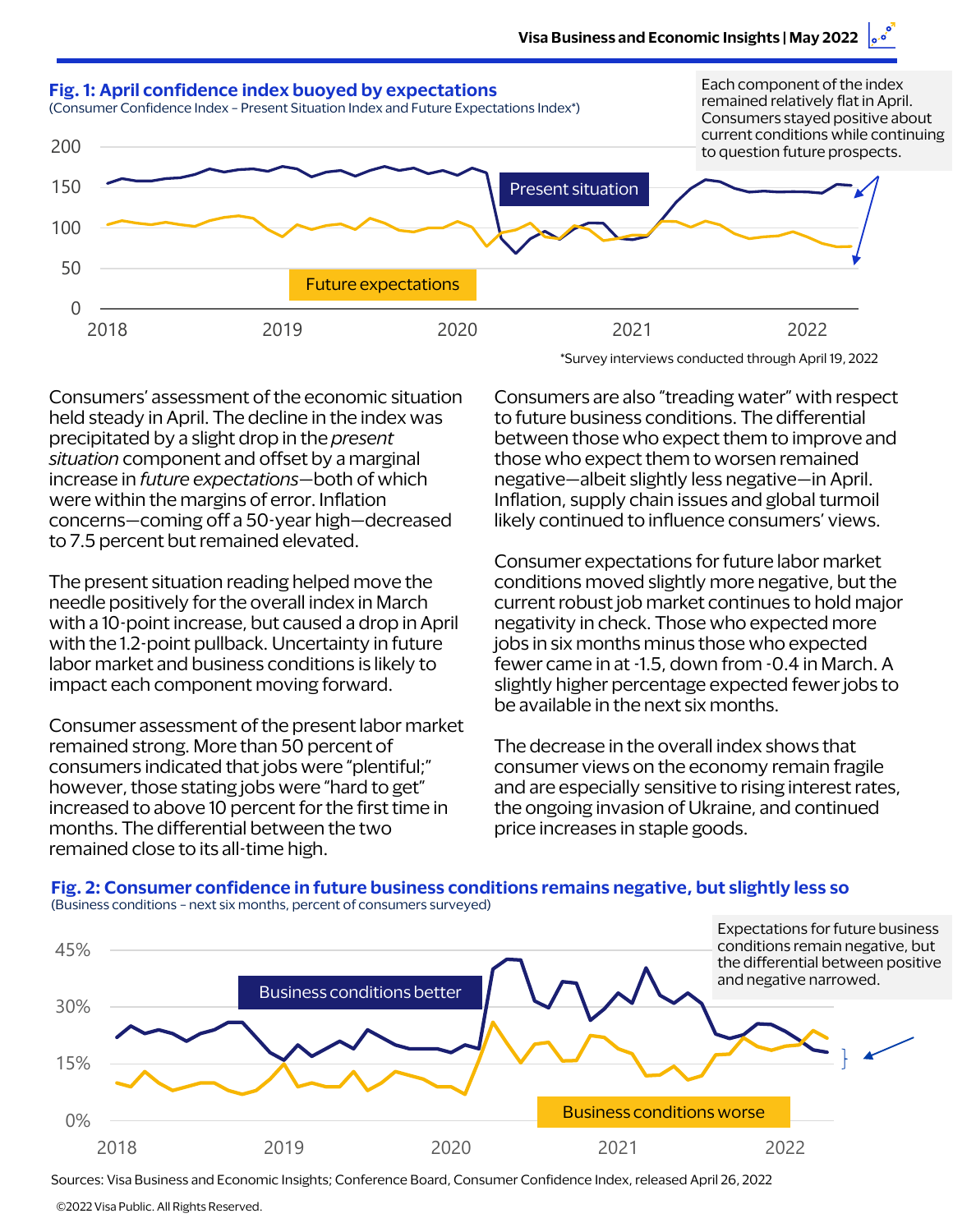# Consumers seek alternative means of mobility

Consumers are buying less gas as a result of higher prices.<sup>3</sup> Less gas means less driving, and consumers have noticeably "hit the brakes." Many Americans — particularly hourly workers need to stay mobile to get to and from their jobs. Moreover, many need to drive to maintain access to vital goods and services such as food and health care. Alternate modes of transportation and mobility have become more prominent, as evidenced by data from Morning Consult. 4 Walking and public transport are the most cited alternative means.

Millennials were much more open to alternate modes of transportation, with 59 percent saying they walked more. As rising gas prices cause ripple effects across larger swaths of the population, consumers are clearly finding ways to adapt, and this will likely put pressure on vehicle sales for the time being, while stimulating the ride-hailing and public transportation markets.

#### **Fig. 3: Consumers are driving less and walking more due to high gas prices**



Source: Morning Consult consumer survey, March 2022

# Pandemic disproportionately affects women financially

Financial hardship has taken center stage during the coronavirus pandemic. Individuals' financial situations have continued to worsen since the second quarter of last year. As of the last three months, **nearly three in 10 adults say their financial status has worsened since the pandemic started**. While the impact across the entire population is high, data from CivicScience show that the pandemic has had an outsized impact on women's financial lives.

Of those who reported being financially worse off at the end of March, 53 percent were women. Compared to last year, it seems conditions have not improved for women at large. This mindset influences women's reasons for returning to the workforce, as well as their willingness and ability to spend. Women are more likely to curtail discretionary spending as a result of inflation. They also influence or control the majority of household spending decisions. The financial hardships they face could further suppress discretionary spending throughout the remainder of the year.

**Fig. 4: More women say they continue to experience adverse financial impacts due to the pandemic**



Source: CivicScience consumer survey, April 2022

<sup>3</sup> Visa Business and Economic Insights *American Mood Trend*, April 2022

<sup>4</sup> "Gas Price Pain Is [Curbing Mobility, and Consumers](https://morningconsult.com/2022/04/13/gas-price-pain-curbing-mobility) Are Getting Creative to Stay on the Move," Morning Consult, April 13, 2022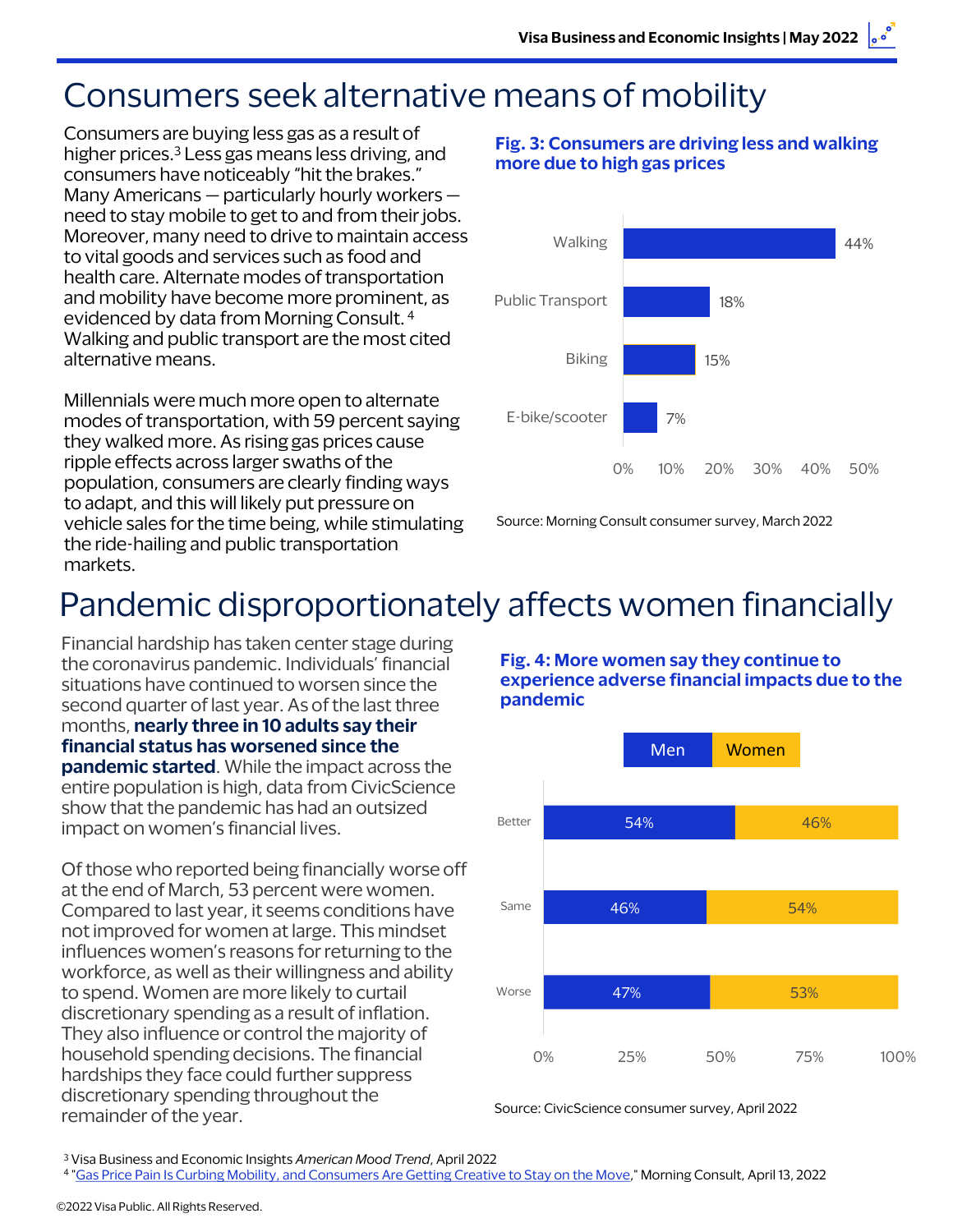### **Forward-looking statements**

This report may contain forward-looking statements within the meaning of the U.S. Private Securities Litigation Reform Art of 1995. These statements are generally identified by words such as "outlook", "forecast", "projected", "could", "expects", "will" and other similar expressions. Examples of such forward-looking statements include, but are not limited to, statement we make about Visa's business, economic outlooks, population expansion and analyses. All statements other than statements of historical fact could be forward-looking statements, which speak only as of the date they are made, are not guarantees of future performance and are subject to certain risks, uncertainties and other factors, many of which are beyond our control and are difficult to predict. We describe risks and uncertainties that could cause actual results to differ materially from those expressed in, or implied by, any of these forward-looking statements in our filings with the SEC. Expect as required by law, we do not intend to update or revise any forward-looking statements as a result of new information, future events or otherwise.

### **Disclosure**

Case studies, comparisons, statistics, research and recommendations are provided "AS IS" and intended for informational purposes only and should not be relied upon for operational, marketing, legal, technical, tax, financial or other advice. Visa Inc. neither makes any warranty or representation as to the completeness or accuracy of the information within this document, nor assumes any liability or responsibility that may result from reliance on such information. The Information contained herein is not intended as investment or legal advice, and readers are encouraged to seek the advice of a competent professional where such advice is required.

For more information, please visit us at [visa.com/EconomicInsights](www.visa.com/EconomicInsights) or at [VisaEconomicInsights@visa.com.](mailto:VisaEconomicInsights@visa.com)

## **Meet the team**

Wayne Best, Chief Economist Wayne Best, Chief Economist Bruce Cundiff, Vice President, Consumer Insights [bcundiff@visa.com](mailto:bcundiff@visa.com) Michael Brown, Principal U.S. Economist [michael.brown@visa.com](mailto:michael.brown@visa.com) Adolfo Laurenti, Principal European Economist [laurenta@visa.com](mailto:laurenta@visa.com) Richard Lung, Principal Global Economist richard Lung@visa.com Glenn Maguire, Principal Asia Pacific Economist *[gmaguire@visa.com](mailto:gmaguire@visa.com)* Mohamed Bardastani, Senior CEMEA Economist [mbardast@visa.com](mailto:mbardast@visa.com) Jennifer Doettling, Director, Content and Editorial *[jdoettli@visa.com](mailto:jdoettli@visa.com)* Michael Nevski, Director, Consumer Insights music [mnevski@visa.com](mailto:mnevski@visa.com) Dulguun Batbold, Global Economist [dbatbold@visa.com](mailto:dbatbold@visa.com) Ben Wright, U.S. Economist [bewright@visa.com](mailto:bewright@visa.com) Travis Clark, U.S. Economist [wiclark@visa.com](mailto:wiclark@visa.com) Angelina Pascual, European Economist annual annual annual annual annual annual annual annual annual annual annu Mariamawit Tadesse, Global Economist metal metal [mtadesse@visa.com](mailto:mtadesse@visa.com) Woon Chian Ng, Associate Asia Pacific Economist [woonng@visa.com](mailto:woonng@visa.com) Juliana Tang, Executive Assistant [jultang@visa.com](mailto:jultang@visa.com)